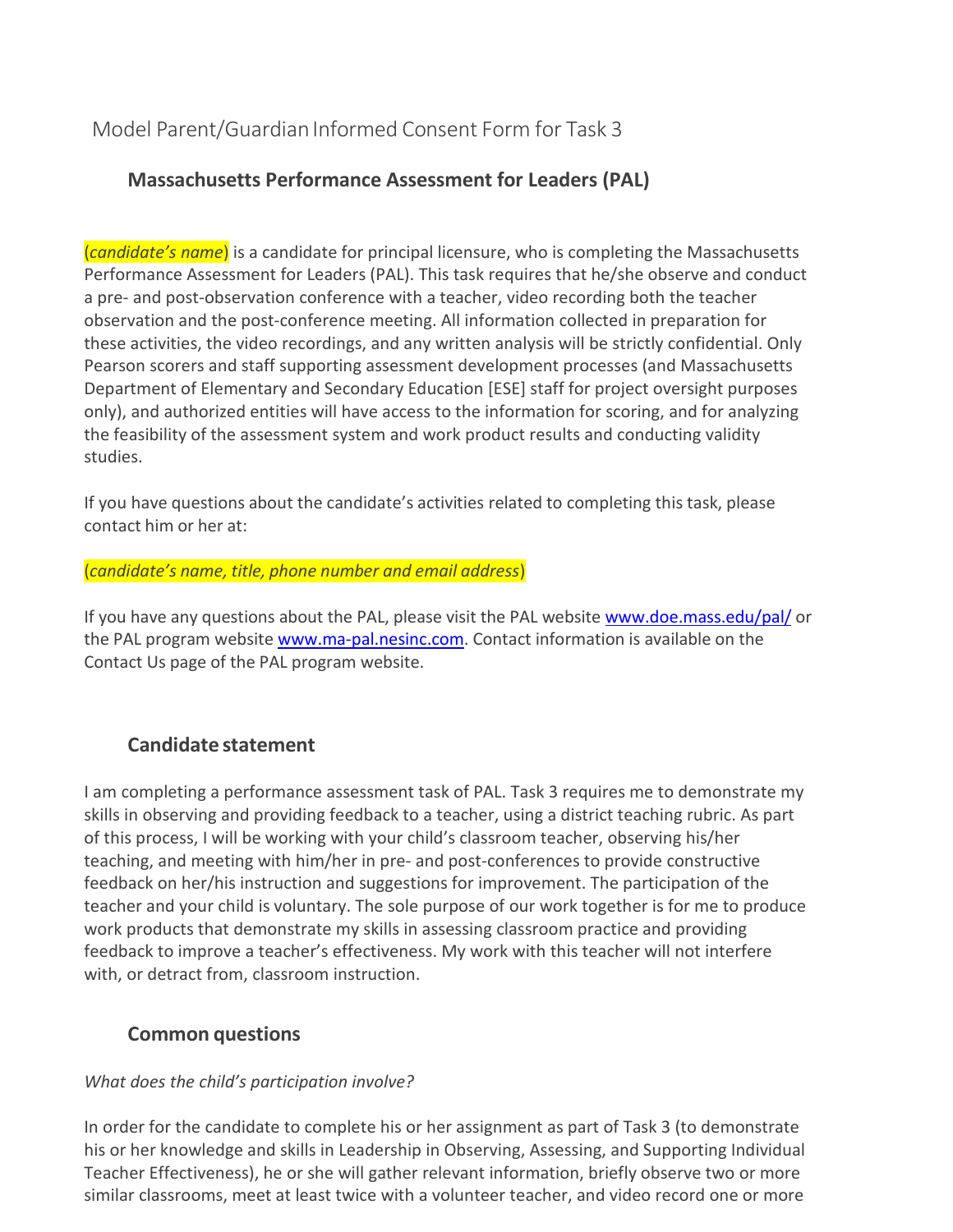class lessons. With your permission, your child may appear in the video recordings, but will not be identified in them. If you choose to not give your permission, your child will still participate in the classroom instruction as usual. Your child will just be seated out of camera range, but not in a way that disrupts learning.

Information about your child will remain private. The candidate is required to protect the identity of people featured in the submission by removing any identifiable information including the name(s) of the district, school, institution, faculty, staff, and students.

The district will not have access to any candidate-produced work products related to the observation and feedback processes, including the video recordings, observation notes, feedback, and commentary.

#### *Are there any risks or benefits to participating?*

There are no risks from your child's participation. There will likely be no direct benefits to your child's participation in the study either, although your child's teacher may benefit from the feedback provided by the candidate and thus his/her work with your child may be more effective.

#### *What will happen to the video recordings?*

The video recordings will be used solely for the purpose of evaluating the candidate's skills in completion of this leadership task and may be used as examples for scorer training. They will not be used to evaluate the district, school, teacher, or any of the children in the observed class. The recordings will not appear on the internet, other than on the secured website (Pearson), or in other public settings.

All video recordings uploaded in the Pearson ePortfolio system will be maintained in a secure environment. The candidate will maintain his/her video recordings in a secure manner with restricted access.

The only people who will see the video recordings will be veteran educators from Massachusetts who will be trained to score the work products, the Pearson program staff who may use some video recordings for scorer training and to revise the task, and MA ESE staff who may use it for quality control purposes in the assessment development process. The recordings will not appear on the internet, other than on the secured website (Pearson), or in other public settings.

The district will not have access to the video recordings.

#### *Does my child have to participate?*

Participation is voluntary. If you are willing to have your child participate, the candidate will move forward with the process described above. If you decline to have your child participate, your child will be seated out of camera range but still be able to participate in classroom activities. You can decide to withdraw your child at any time, and there is no penalty for not participating.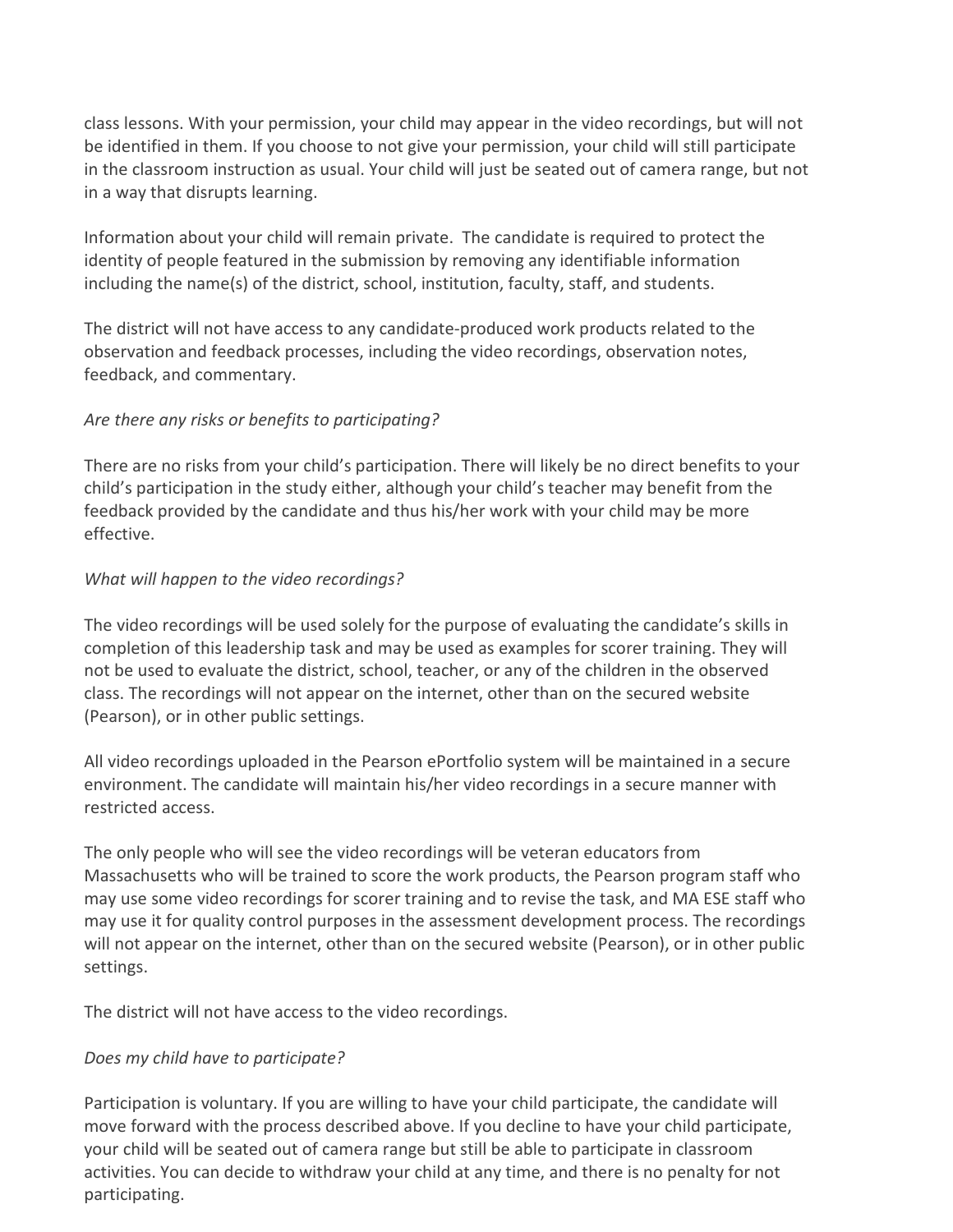#### *What if I have questions during the candidate's activities?*

If you have any questions about your child's participation or about the Massachusetts Performance Assessment for Leaders (PAL), please visit the Massachusetts Performance Assessment for Leaders (PAL) website<http://www.doe.mass.edu/pal/> or the PAL program website [www.ma-pal.nesinc.com.](http://www.ma-pal.nesinc.com/) Contact information is available on the Contact Us page of the PAL program website.